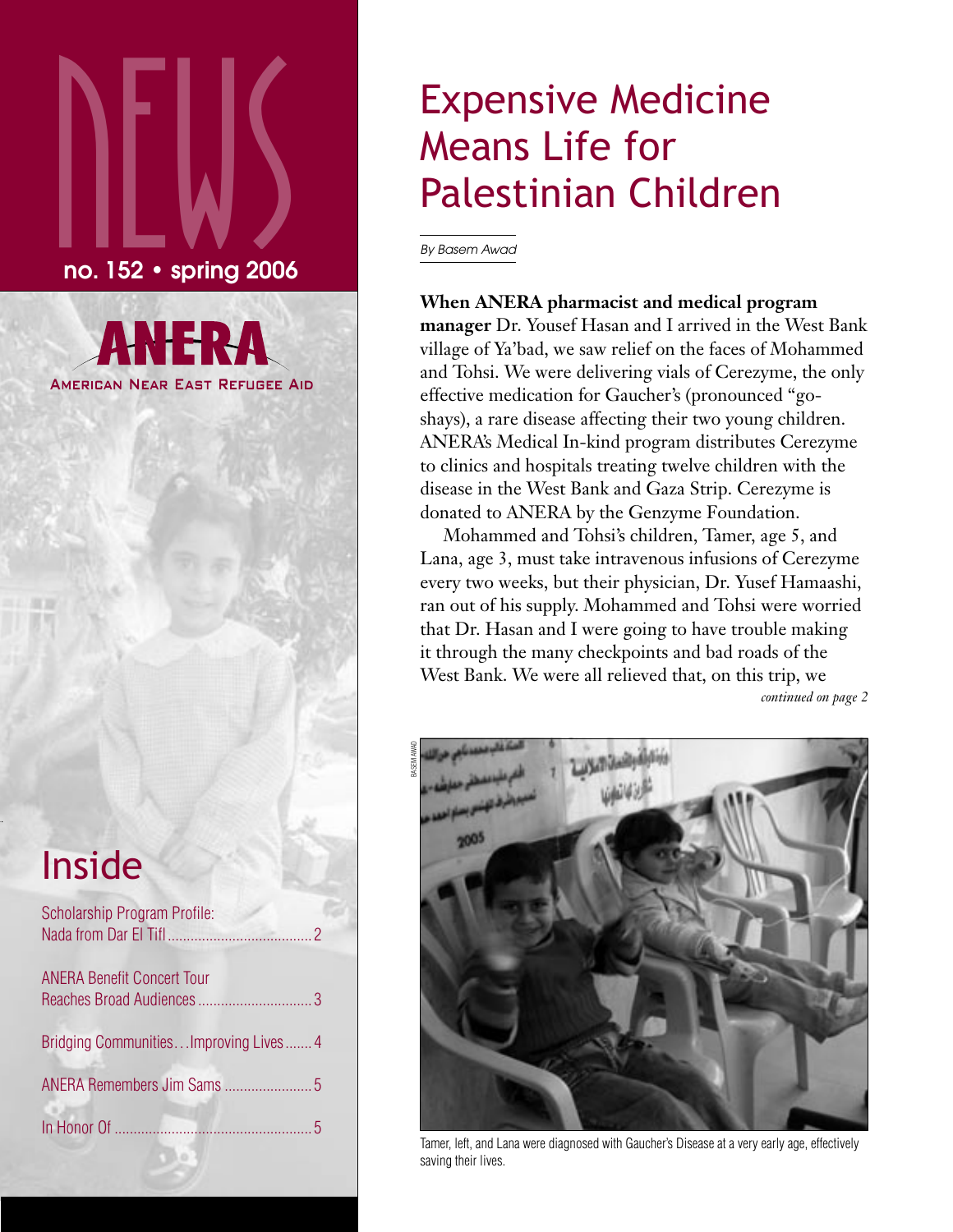

### **Scholarship Program Profile:**  *Nada from Dar El Tifl*

Five year-old Nada is one of the youngest students in ANERA's Scholarship Program. She attends kindergarten and lives in the boarding section at Dar El-Tifl, a school for girls in Jerusalem. Unlike many of the girls at Dar El-Tifl, Nada's parents are living; however, they have no means to care for their five children.

When Nada first arrived at Dar El-Tifl, she showed signs of neglect. She was unkempt, withdrawn and sad. Now wearing her bright pinkchecked uniform and a smile that would melt any heart, Nada has a brighter future. She loves drawing and sports and her favorite food is macaroni.

Nada is just one of over 200 Palestinian, Lebanese and Jordanian children, ages 5-18, who benefit from ANERA's Scholarship Program. Because of Scholarship Program donors, these children are able to attend schools or live in orphanages that meet their special needs and give them that extra bit of help.

ANERA's Scholarship Program helps cover the costs of tuition, books, school supplies, food and medical expenses for students in seven schools in the Middle East. For more information about how you can help a child in the Scholarship Program, contact Nancy Nye, Scholarship Program Coordinator, at 202-842-2766, ext. 20 or nnye@anera.org.



Mohammed, left, Tohsi, Lana, Tamer, and Dr. Hamaashi must meet every two weeks for the children's treatments.

#### Expensive medicine means life

*continued from page 1* 

experienced few setbacks and made it to Ya'bad on time.

"Gaucher's is a metabolic disease characterized by a deficiency in producing an enzyme needed to break down a compound called *glucocerebroside*, which accumulates and calcifies in the heart valves," explained Dr. Hasan. If not treated, the disease is fatal.

"We discovered that Tamer had the disease when he was one and a half years old," said Mohammed. "We are fortunate that he received the correct diagnosis. Otherwise, he would have died. We later discovered that our next child, Lana, also has the same condition. "

The annual cost of Cerezyme treatment is in the range of \$100,000. Treatment must continue for the life of the patient. Annually treating 12 children in the West Bank and Gaza Strip costs more than one million dollars.

"Before the second *intifadah*, I used to do construction work in Israel, but since it broke out, I have not been able to find regular work. This has been the case for most residents of the village. Even when I had work, though, it would have been impossible for me to cover the cost of this medication," said Mohammed.

Thanks to the donation of Cerezyme from the Genzyme Foundation, Tamer and Lana are alive, well, and smiling.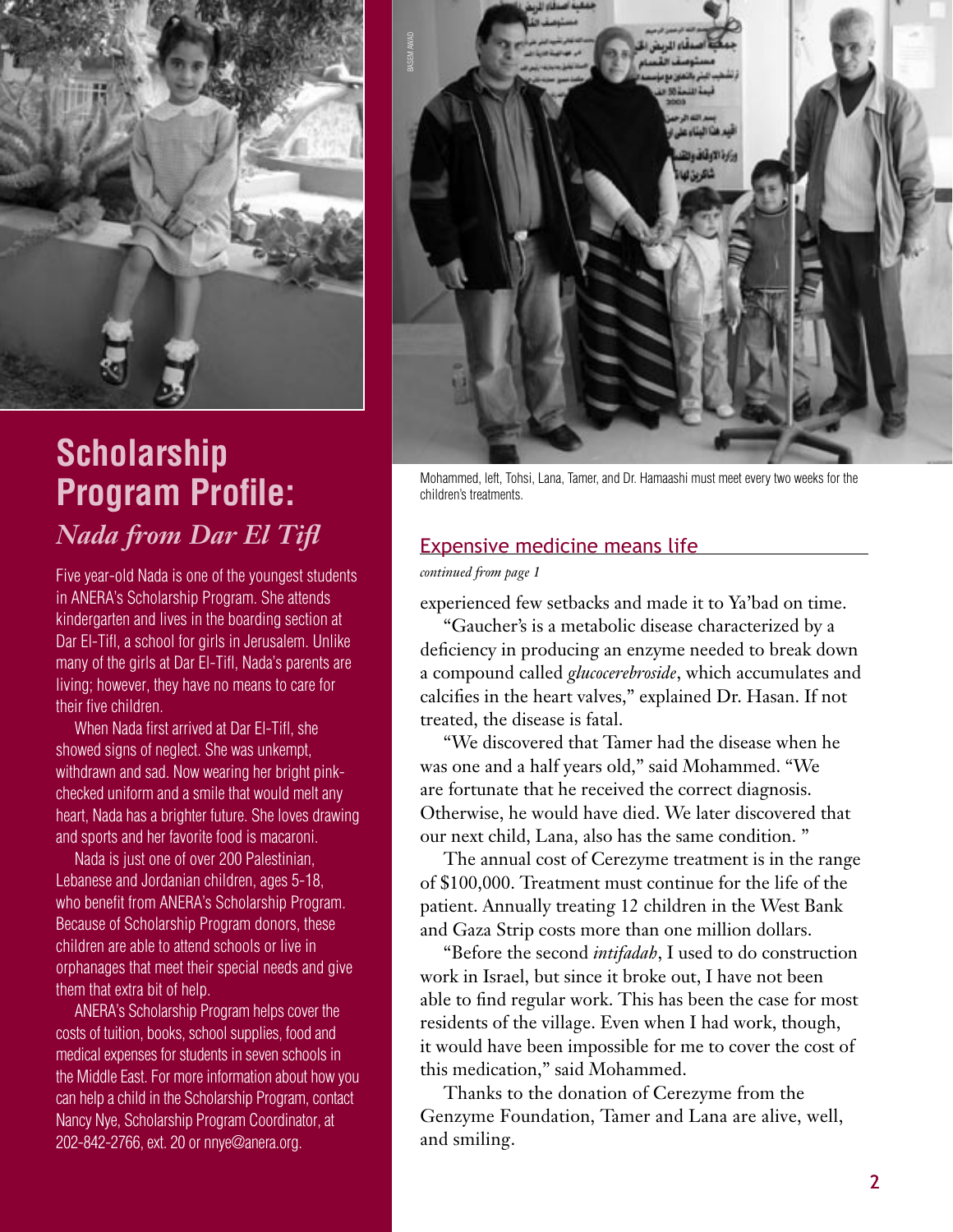Send us your email address! ANERA's e-newsletter **ANERA Today** introduces you to the people directly impacted by your support. If you would like to receive **ANERA Today** and other updates, please sign up online at **www. anera.org**, or fill in your name and email address in the box below and mail it to us in the enclosed envelope.

\_\_\_\_\_\_\_\_\_\_\_\_\_\_\_\_\_\_\_\_\_\_\_\_\_\_\_\_\_\_\_\_\_\_\_

\_\_\_\_\_\_\_\_\_\_\_\_\_\_\_\_\_\_\_\_\_\_\_\_\_\_\_\_\_\_\_\_\_\_\_

Your name: \_\_\_\_\_\_\_\_\_\_\_\_\_\_\_\_\_\_\_\_\_\_\_\_

Email: \_\_\_\_\_\_\_\_\_\_\_\_\_\_\_\_\_\_\_\_\_\_\_\_\_\_\_\_\_

❑ home or ❑ business

To make sure our email reaches you, please remember to add us to your contact list!

#### PLANNING AHEAD?

Please remember ANERA in your will as:

**"American Near East Refugee Aid"** 1522 K Street, NW, Suite 600 Washington, DC 20005 **Federal Tax ID # 52-0882226**

For more information about ANERA's Legacy Society or about a gift from your estate, contact Nina Dodge (ndodge@anera.org), tel: (202) 842-2766.

## ANERA Benefit Concert Tour Reaches Broad Audiences

*When politics are pulled down by circumstances, the people of letters, of art, and of music, appear and light up the way, and provide us with hope in the future and in humanity.*

– Edward Said

**Performing for packed audiences in Washington DC, Philadelphia, and New York,** the four member faculty Oriental Music Ensemble of the Edward Said National Conservatory of Music received standing ovations at every concert in a benefit tour organized by ANERA during mid February 2006.

Introducing the Ensemble at their performances, Rima Tarazi, chair of the Conservatory's Board of Directors, spoke about how music creates harmony in a dissonant world and of music education teaching students to be creative, while learning the discipline of a craft and how to cooperate with others. Suhail Khoury, Director of the Conservatory, referred to the critical role of music in sustaining hope during difficult times.

This premier US tour was made possible by contributions from individual ANERA donors, the Ford Foundation, and the Foundation for Middle East Peace. It was co-sponsored by the Center for Contemporary Arab Studies of Georgetown University, the Smithsonian Freer/ Sackler Galleries, Swarthmore College and Alwan for the Arts in New York.

The Edward Said National Conservatory of Music has been an ANERA education partner since 1999 and is a major player in the cultural and educational scene in Palestine. Proceeds of the tour will go towards the Conservatory's Palestine Youth Orchestra.

The annual enrollment of the Conservatory numbers about 550 students; additional students attend workshops in refugee camps in the West Bank. The Conservatory's community concert series features local and internationally known musicians reaching annual West Bank audiences of thousands. ANERA is one of its major US supporters.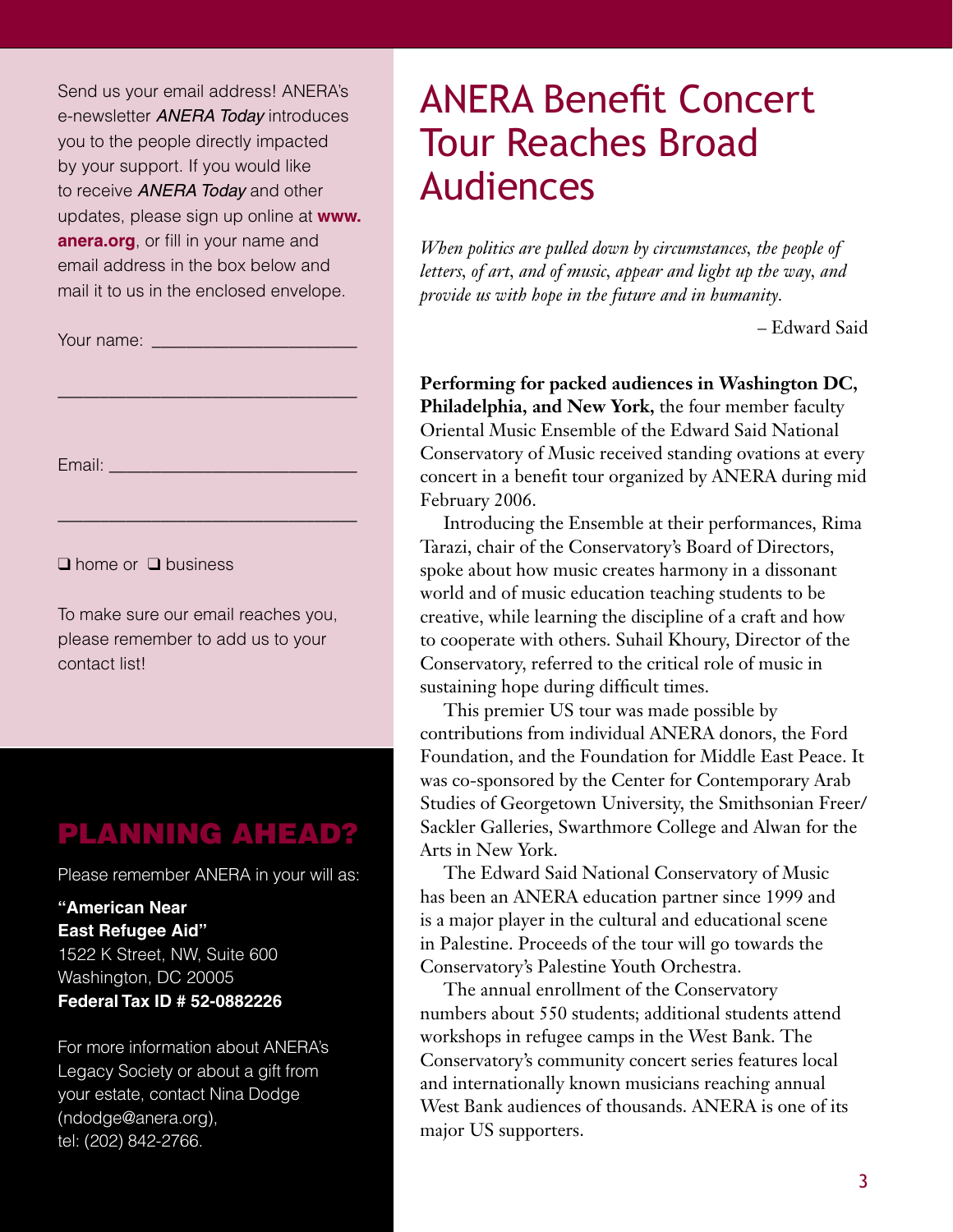## Bridging Communities … Improving Lives

With donor support, ANERA continues to impact the daily lives of Palestinians in need

**The three villages of Al-Nasariyah, Beit Hassan, and Aqrabaniyah** are situated in a beautiful valley near Nablus. During the winter, the area's rainfall collects in the valley, causing the streams to flood and making them difficult and dangerous to cross. With ANERA's help, now the residents of the three villages each have their own bridge which allows them to cross the floodwaters easily and safely.

"The bridge has helped us in a hundred thousand ways," said Abu Mithkaal, a local farmer, who friends address in the traditional way (Abu means "father of"; the second name is that of his eldest son) "We used to have to cross by foot. The water would get very deep and cold. We also had to worry about getting

our livestock across safely. Cars and tractors couldn't make it across or got stuck. It's much better now."

Abu Hafedth, a village council member who oversaw the building of the bridge in Al-Nasariyah, said "There have been many improvements in the lives of these villagers because of the building of the bridge. While most of the villagers live on the northern side of the stream, we have twenty-four families on the southern side. It was hard for them to cross when the stream was flooded. The children couldn't get to school. The sick couldn't get to the hospital. There's also farming land that couldn't be tended to. Some of the water that mixed into the stream is waste, and that was a health concern for people and animals having to cross by foot."

"The village council of Beit Hassan had already started the bridge but were not able



Standing upon the bridge, Abu Mithkaal discusses how it has impacted the lives of people in his community.

It was hard for them to cross when the stream was flooded. The children couldn't get to school. The sick couldn't get to the hospital.

#### **— Abu Mithkaal, a local farmer**

to complete it due to financial difficulties" said Nasser Qaddous, ANERA's agricultural specialist. "We read about the incomplete bridge in the newspaper and realized we could help. We came and met with village council members and agreed to complete it."

"For years, this village has been hoping to have a bridge," said Abu Mithkaal. "Neither the British, nor the Jordanians, nor the Israelis helped us. But finally, thanks to ANERA's help, we finally have a bridge."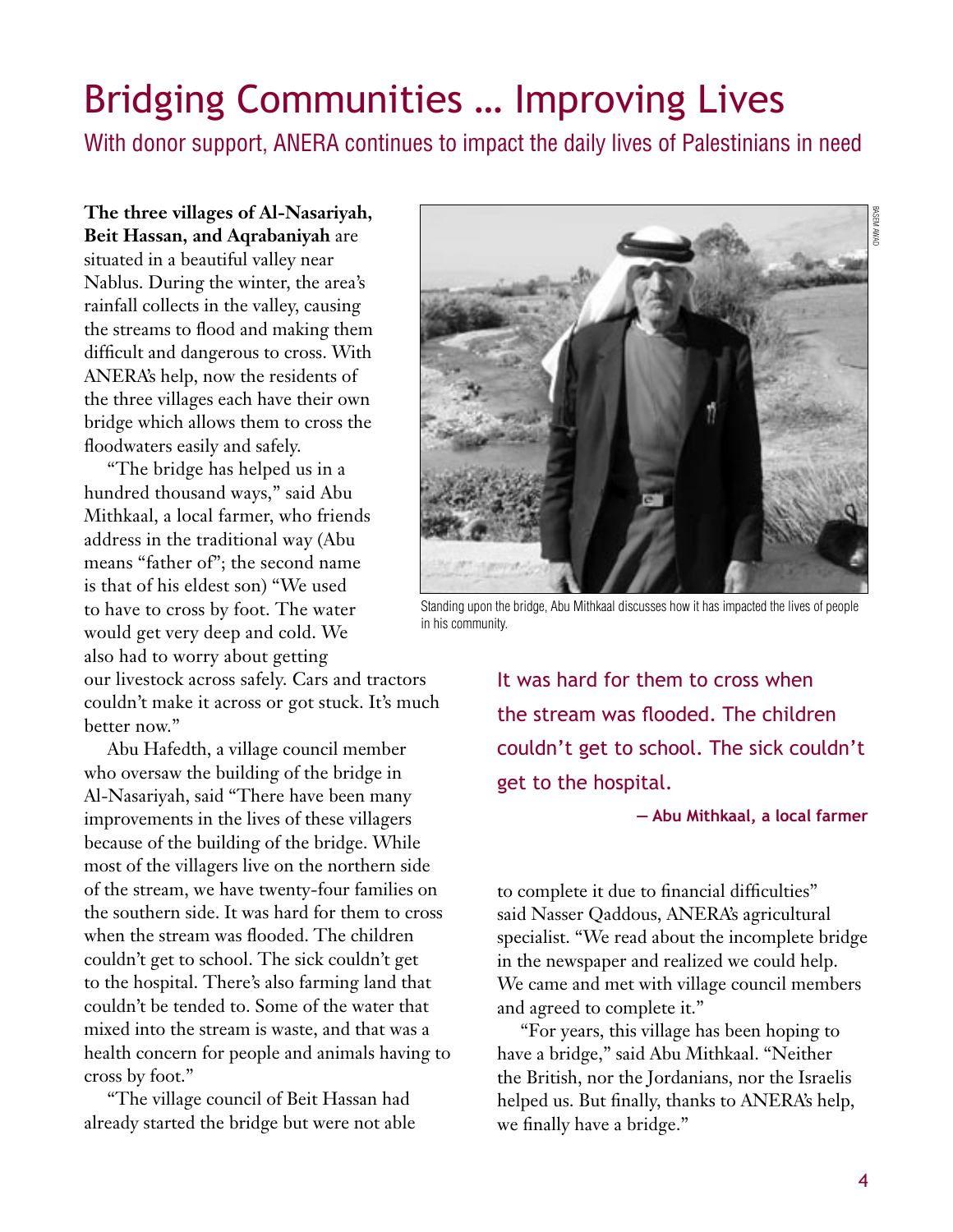

## ANERA REMEMBERS… Jim Sams

**Mr. James F. Sams, a founder and long-time board member of ANERA,** passed away on December 21, 2005. He is survived by his wonderful wife of 48 years, Betty, son James, daughter-in-law Lisa, and grandchildren Claire and James of London, England, and daughters Alicia of New York, NY, and Victoria of Carlisle, PA.

Mr. Sams, a devoted family man, with his equally active spouse Betty, was a successful lawyer and businessman.

We at ANERA knew him as a great contributor to our mission: creating opportunity and hope in the Middle East. Along with equally devoted colleagues, and the strong partnership of his wife, Mr. Sams founded ANERA in 1967-1968. As ANERA began its operations, Mr. Sams served on the board, helping steer the young organization.

Mr. Sams also gave his time to building other institutions to help people's welfare and contribute to intercultural understanding, especially with respect to the Middle East. Among these were: Grameen Foundation USA, Center for Contemporary Arab Studies of Georgetown University, Center for Global South Studies of American University, American Task Force for Lebanon, and the US Inter-Religious Committee for Peace in the Middle East.

Mr. Sams' honors and awards included the Order of the Cedar from the Lebanese government, the Distinguished Community Service Award from the Rene Moawad Foundation, the Arab American of the Year award from ACCESS, and the Alex Odeh Activist Award from American-Arab Anti-Discrimination Committee.

Mr. Sams was truly a great person and servant of

## in honor of

Henry Selz Elinor Jacobs Frances Lucas Nimkoff Jose Fernandez & Daniel Werl'e Don & Dorothea Polairsdell Helen & Dave Gillard Mr. & Mrs. Robert L. Norberg Dr. & Mrs. Hafez Sami Ali Tavikh Fatema Hatata George & Siham Miller Michael T. Collins, Sr. Lydia Melina Agro Lucho & Lucia Robert & Lili Maneesh & Shivani William & Helen Pounds Aurelie, Erna and Gloria Nan George Mr. & Mrs. Richard Werling E.L. Hampton Miss Lara Kachachi Mr. Daniel Sohinki Dr. Yousef Hamzeh Mr. & Mrs. Simon Estfan Steve and Julie McGue Ellen McCarthy & Charlie Howell James F. Sams Marina Ashoush Warszawski Dr. Letitia W. Ufford Marie Sethian Helen H. Yeni-Komshian Livingston V. Taylor Tom and Sally Mallison Lt. Cmdr. William P. Hodnett Mr. & Mrs. Bill and Diane Jones Dr. & Mrs. Wadi I. Sawabini James Albert Ms. Hyad Hardin Lana Abu-Sahyun Alfred Lilienthal Dale Glendening, Jr. Fred Farah Mrs. Paul H. Arnot Ronald Dudum Joe Bagale Mary deLimur Weinmann Musa Alami Pope Benedict XVI Mrs. Carolyn Peara Mrs. John W. Pendleton